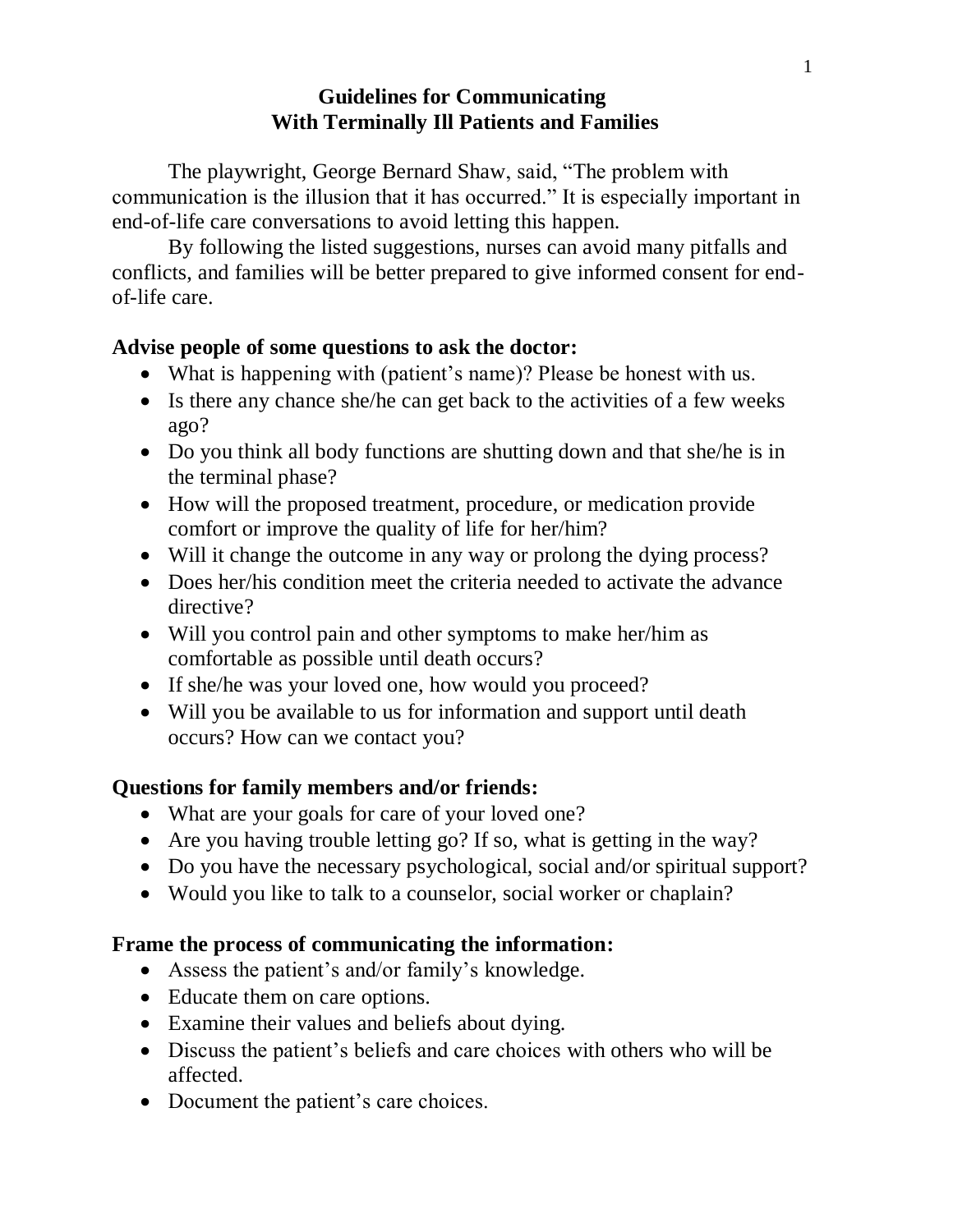## **Establish trust:**

- Keep family informed of every action being taken.
- Avoid allowing different specialists to give conflicting information.
- Hold family conferences in a private, quiet place.
- Avoid missed opportunities for communication by taking advantage of any opportunity to clarify information, and to allow people time to express concerns or feelings even if it is in the hallway.

# **Gather essential information:**

- Acknowledge the difficulty of the situation for the family.
- Assure them the staff wants to do everything possible to keep their loved one comfortable and not add to the patient's problems.
- Advise that some decisions must be made soon about her/his care.
- Ask what the patient would want done under these circumstances.
- If they don't know and there is no advance directive, advise the family of possible care options.
- Address all questions until family members feel assured they are making the right decisions under the circumstances.

# **Begin the conversation:**

- When family can't agree on what should be done, or insist on "doing everything", the nurse, as the patient's advocate, must try to clarify the situation.
- State, "We are not sure if you fully understand what "doing everything" really means. To find out I need to ask you a few questions."
- What have the doctors told you so far about your \_\_\_\_\_\_'s condition?
- What treatments, drugs or procedures have been suggested?
- Ask, "Would you like me to explain what will happen if we do or don't do those things?"
- State that there are good alternatives to using life-support interventions at this stage.
- Ask, "What do you know about palliative and hospice care?"
- Explain that a plan of care needs to be developed for the patient.
- Discover what is most important to the patient and to the family; to extend life as long as possible or make the patient as comfortable as possible?
- Address the influence of religious and cultural issues on their decisions.
- Make sure their questions and concerns have been addressed.

# **As the conversation evolves:**

Listen carefully and respond appropriately.